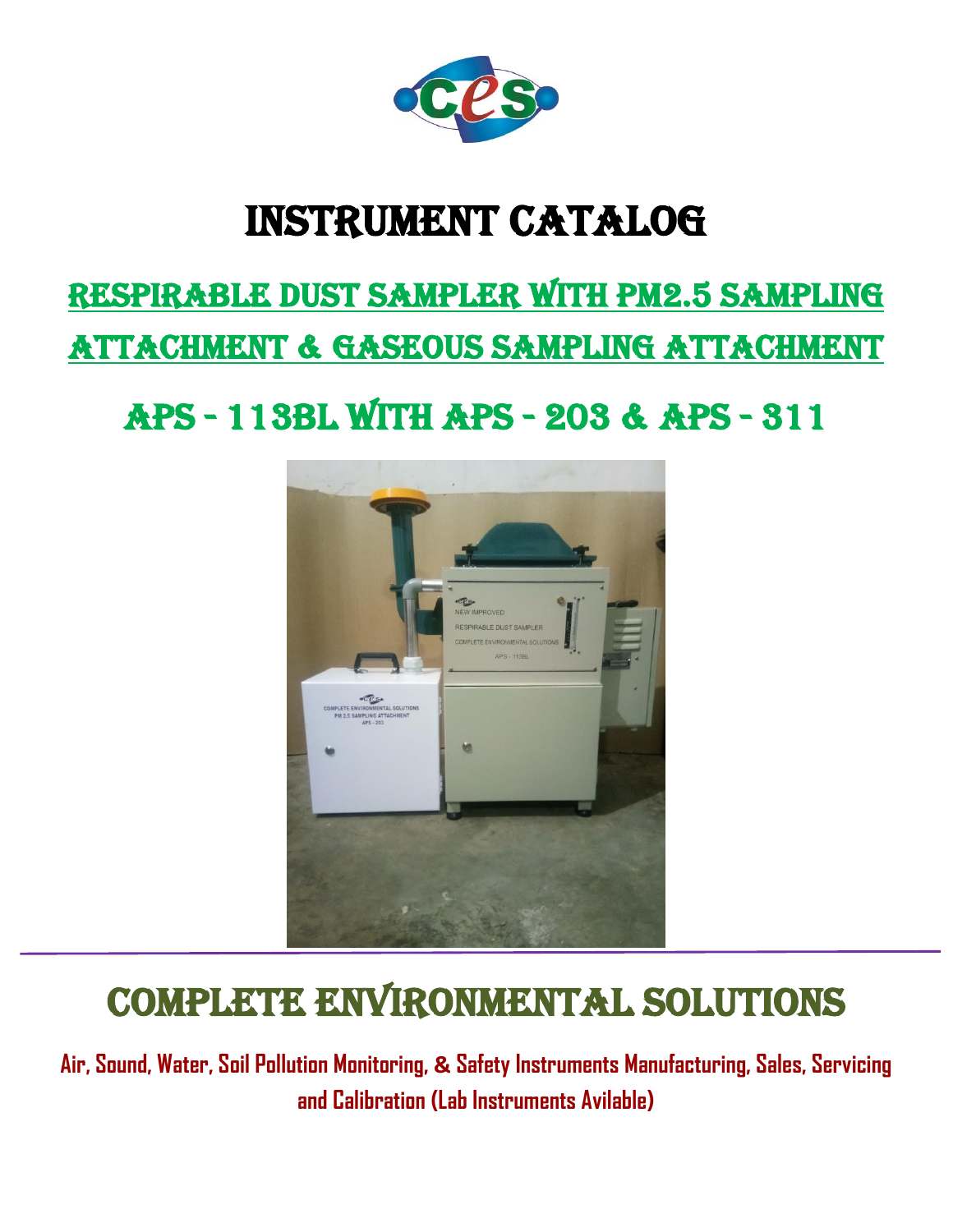#### 870FF, BLOCK-A, MU-IInd, GREATER NOIDA, GAUTAM BUDH NAGAR-201308 U.P.

#### INDIA

#### **07840088951, 8585922660**

#### Cesindia1@gmail.com,cesindia@ymail.com [www.completeenviro.in](http://www.completeenviro.in/) **Designed for convenient monitoring of both PM 10 and PM 2.5 simultaneously**

#### **OVERVIEW:-**

Simultaneous sampling of PM10 and PM2.5 Particulates. Two part cabinet ensures that PM2.5 filter remains close to ambient air temperature at all times. Low sampling rate of 1m3/hr reduced filter choking even in areas of high PM concentration Critical Orifice maintains constant flow rate. Oil free pump requires very little maintenance. Induction motor driven pump is immune to voltage

fluctuation.

#### **Cyclone based Separation (NEERI Design) Improved Brushless Blower OVERVIEW:-**

The APS 113BL sampler uses an improved cyclone with sharper cutoff (D50 at 10 microns) to separate the coarser particulates from the air stream before filtering it on the glass microfibre filter. By using the APS 113BL, measurement of Respirable Particulate Matter can be done accurately and TSPM can also be assessed by collection of dust retained in the cyclone cup.

#### **Special features:**

- **Brushless blower** reduces equipment downtime and maintenance effort.
- **Provision of light** for flow and time reading during night.
- **Toolbox** within the instrument.
- **Lockable** casters, top cover and gaseous attachment.
- Improved cabinet design which is **more sturdy and durable** with SS hardware.
- Electromagnetic Interference (EMI) to TVs totally eliminated.

APS 113BL comes with **an in-built voltage stabilizer to compensate for voltage fluctuations**. This model has been made more user-friendly by providing a lighting arrangement for night operation, tool box within the instrument, softer handles, lockable top-cover and wheels for easy transportation. The cabinet design has also been improved to prevent entry of rain water and dust into the machine.

**Owing to its modular design, APS 113BL can be easily paired with a gaseous sampling attachment (for monitoring SO2, NOx, NH3, Ozone etc)** as gaseous sampling requires only a few LPM of air flow. This is possible through an **attachable subsidiary unit APS 311 or the more modern APS 311TE**. Kindly refer to respective brochures of APS 311 and APS 311TE for details.

### **SPECIFICATIONS:-**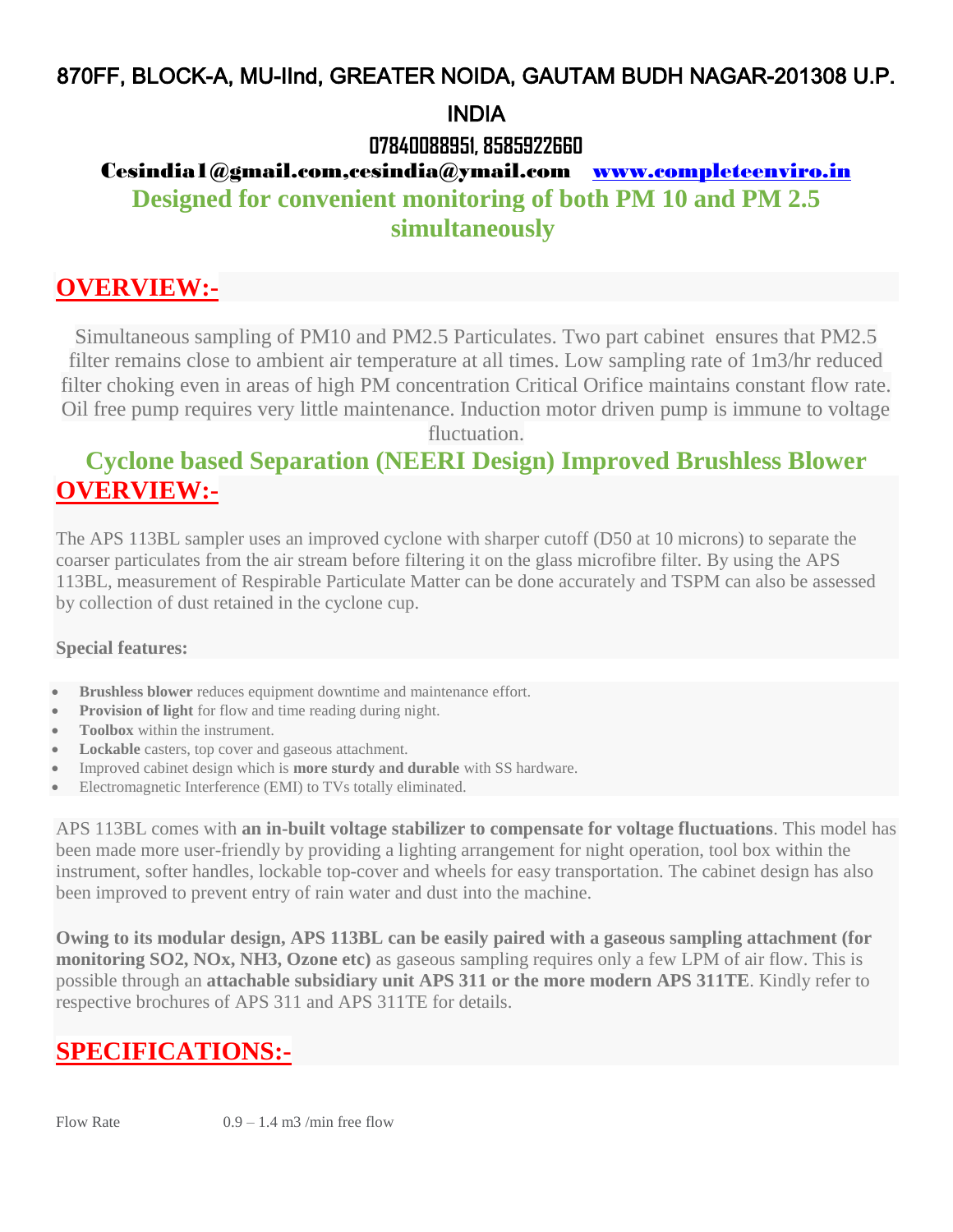| Particle Size                  | Particles of 10 microns & below collected on Filter Paper holder. SPM bigger than 10 microns<br>collected in a separate sampling bottle under the cyclone |
|--------------------------------|-----------------------------------------------------------------------------------------------------------------------------------------------------------|
| <b>Sampling Time</b>           | 28 hours (maximum)                                                                                                                                        |
| <b>Sampling Time</b><br>Record | 0 to 9999.99 hrs. recorded on a Time Totalizer                                                                                                            |
| Power<br>requirement           | Nominal 220 V, Single Phase, 50Hz AC mains supply. For proper operation and safety a good<br>earth connection is mandatory                                |
| Size & Weight                  | 435 x 330 x 850mm, 35 Kg                                                                                                                                  |
| Automatic<br>Sampling          | 24 hrs programmable timer to automatically shut off the system after pre-Control set time interval                                                        |
| Warranty                       | Two year                                                                                                                                                  |